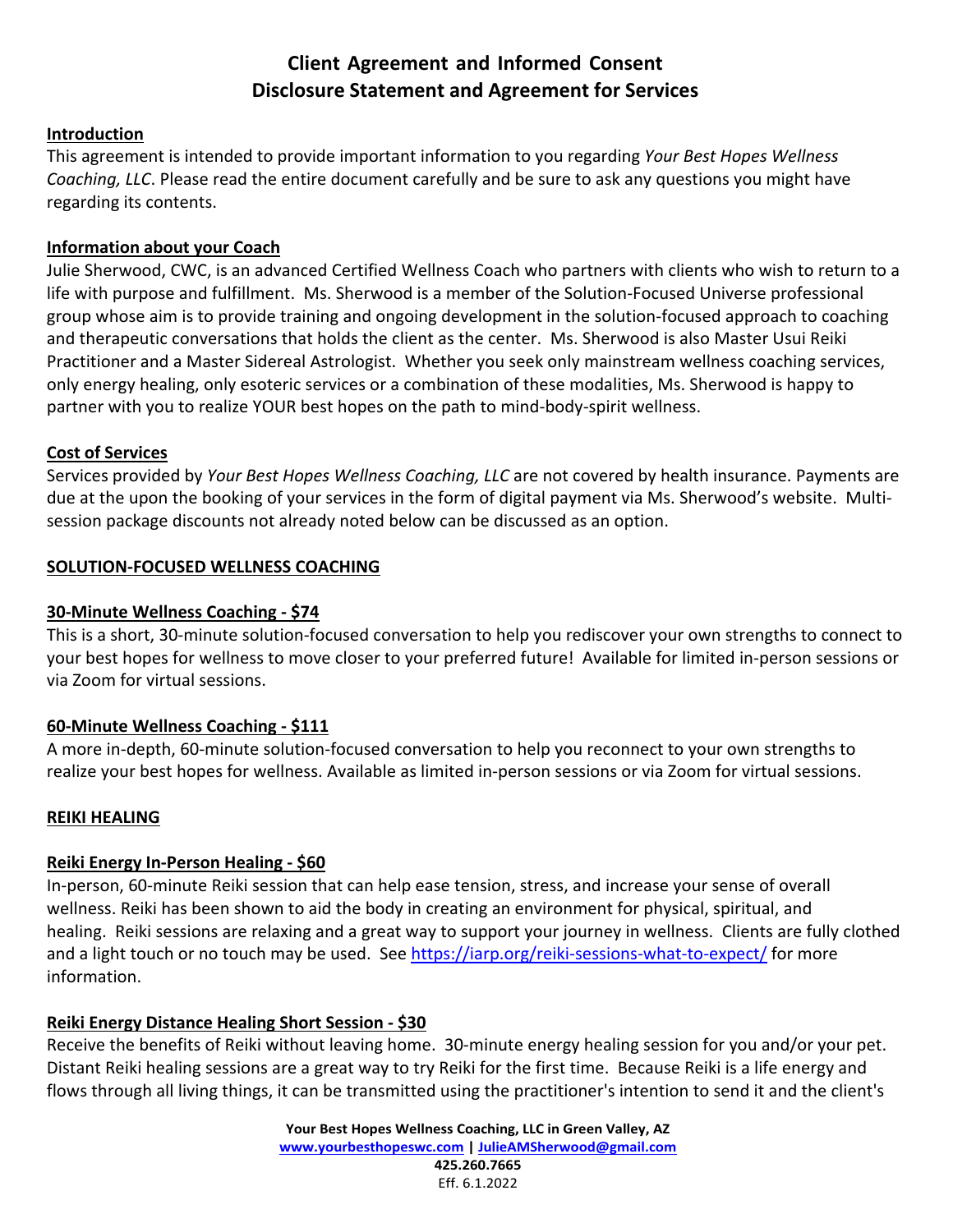intention to receive it. During the session transmission, it is best to be in a quiet, comfortable place, to experience the greatest benefit. Clients may connect virtually ‐ however, merely setting a session time to send and receive is sufficient for experiencing the full effect.

### **Reiki Energy Distance Healing Long Session ‐ \$40**

Same benefit as the 30‐minute distance session, but for 45 minutes.

## **ASTROLOGY SERVICES**

### **Sidereal Astrology Birth Chart ‐ \$55**

Finally know who you REALLY are with this birth chart reading in the true sidereal astrology perspective. Receive a PDF and interpretation of your birth chart for the true 13‐sign constellational placements of your Sun, Moon, Ascending signs as well your North and South Nodes.

# **Sidereal Astrology Birth Chart + 1 Event‐ \$88 (\$55 Birth chart + \$33)**

Add-on to the Birth Chart reading for interpretation of Sun and Moon placements and aspects for a significant event – past or present. This includes the above Birth Chart reading services as well as the description of the event aspects delivered in PDF format by email.

### Sidereal Astrology Birth Chart with Influence of Chiron, The Wounded Healer - \$111 (\$55 Birth chart + \$56)

Add-on to the Birth Chart reading for interpretation of how this wounded healer asteroid has imprinted you at birth. This includes the above Birth Chart reading services as well as the description of Chiron's placement and major aspects in your birth chart delivered in PDF format by email.

## Sidereal Astrology Birth Chart with In-depth reading on North and South Nodes - \$121 (\$55 Birth chart + \$66)

Add-on to the birth chart, the lunar nodes are what govern your life path, your soul purpose. This reading will help you understand what is already familiar and ingrained in you from your inherent past that you need to overcome in order to truly fulfill what you are here to do in this life. Understanding these elements can help guide you to being in alignment with your intended purpose in life.

# **Sidereal Astrology Synastry (Relationship) Reading ‐ \$176 (\$110 Birth charts + \$66)**

Use 13‐sign constellational sidereal astrology to understand the celestial energy between you and another person. This can be for any 2‐person relationship. This includes a full birth chart reading for two people plus an interpretation of how birth chart placements influence each other. Includes Sun, Moon, Ascending, Venus interpretation. Delivered in PDF format by email.

# **Pleiadian Astrology Chart ‐ \$33**

Your Evolutionary Guidance (Life Path, Life Theme) and how you're here to do it described using 13 Universal Energies and 20 Earth Energies relative to your birth date (see description at the end of this document for more information about these energies). Includes information about how these energies can be seen in lower and higher vibrational levels.

# **Live Astrology Consultation – Chart Fee plus \$77 per hour**

Minimum one‐hour consultation conducted via Zoom with recording provided to client. Client must order one of the Chart Reading services above and allow for 10 calendar days between payment for order and booking of live session in order for chart reading to be complete prior to the live session.

> **Your Best Hopes Wellness Coaching, LLC in Green Valley, AZ www.yourbesthopeswc.com | JulieAMSherwood@gmail.com 425.260.7665** Eff. 6.1.2022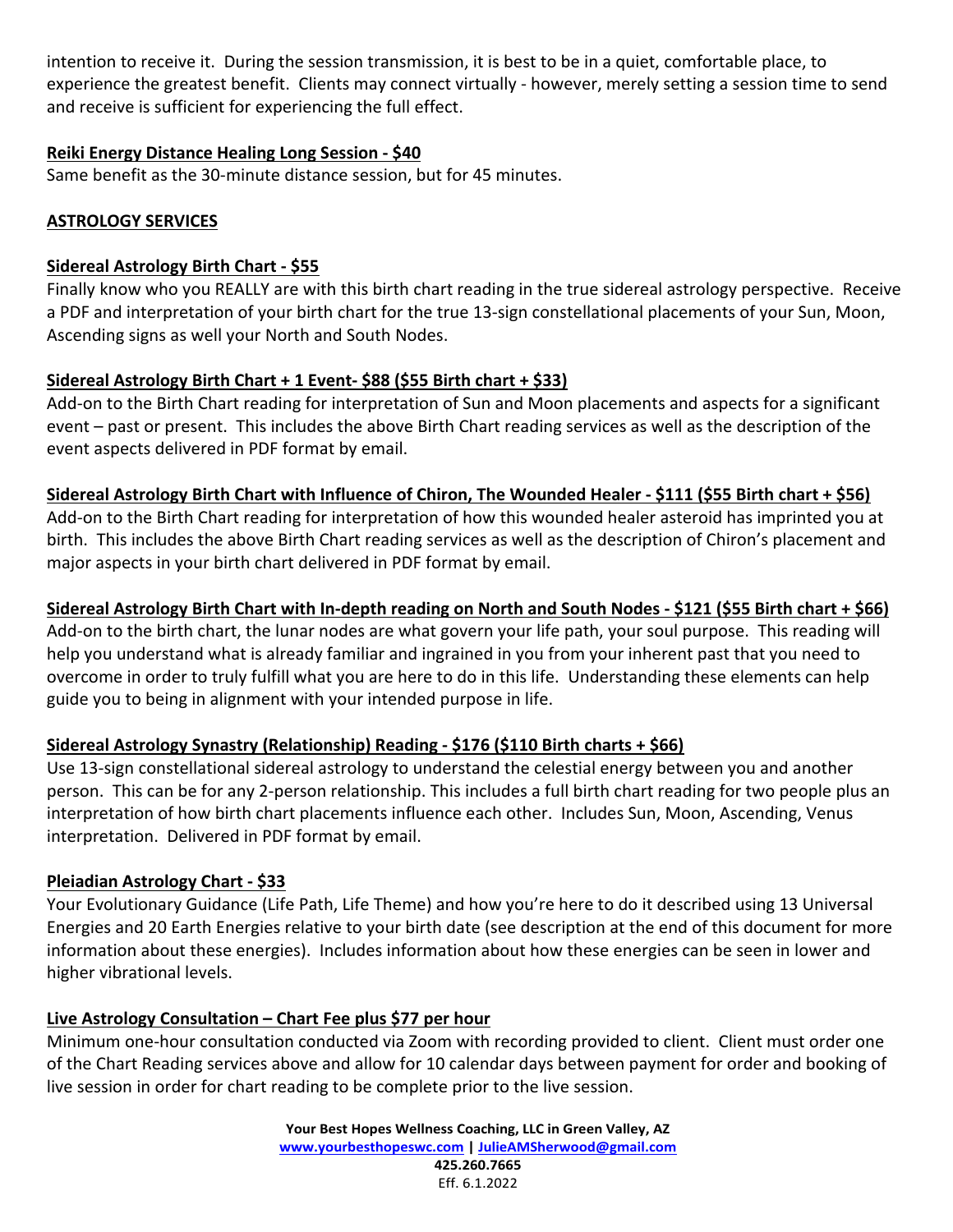### **COMBINATION OF SERVICES PACKAGES**

Combined services with a total value of at least \$114 (i.e., Sidereal Astrology Birth Chart with Chiron plus 60 minute Wellness Coaching), qualify for an automatic 20% discount at time of purchase. Combination packages with either Reiki or Wellness Coaching require a minimum commitment of 60 minutes for each of these services.

### **PROCESSING OF ASTROLOGY ORDERS**

PDFs of your birth chart will be sent via email within 7 calendar days of payment. If more than an additional 5 calendar days are needed for delivery of your chart, reasonable efforts will be made to contact you to notify you of the additional time needed to process your order. Please also check your email SPAM folder as order emails may sometimes trigger SPAM filter.

### **Confidentiality**

It is my duty to protect the confidentiality of the communication with clients, including coaching clients, but there are limitations to confidentiality if sessions are not conducted in person. Confidentiality cannot be guaranteed if sessions are conducted via phone or online. Clients should use their own discretion when utilizing these options.

### **Appointment Scheduling and Cancellation Policies**

All fees and payments for products and services are final unless cancelled by email or phone within 48 hours of payment due to the pre-session chart preparation required. For live astrology hourly or coaching-only sessions, 24‐hours advance notice by email or phone is required if you must cancel or reschedule your appointment. For each missed appointment without this notice, Ms. Sherwood will charge a \$50.00 missed session fee. This policy is to allow for effective scheduling and to ensure all clients wishing to be seen may be accommodated. Please notify Ms. Sherwood as soon as possible if you must change or cancel your appointment.

Full refunds are usually issued within 24‐48 hours, however, can take up to 10 business days to process.

### **Availability Outside of Schedule Appointments and Emergencies**

Brief email or text contact between sessions is acceptable. However, Ms. Sherwood will keep these contacts brief due to the belief that important issues are better addressed within regularly scheduled sessions. You may leave a message for your coach at any time on her confidential **voicemail or in email**. If you desire a response by phone, please be sure to leave your name and phone number, along with a brief message concerning the nature of your call. If case of a medical or crisis emergency, a threat to your safety or the safety of others, please call *911 immediately to request emergency assistance*.

#### **About the Coaching Process**

Professional Coaching is a professional relationship with a client that empowers the client to rediscover their own strengths, skills, and abilities to have a fulfilled life with purpose.

During sessions, the client is recognized as the expert in his/her own life and as such, is the center of the experience. Ms. Sherwood, as the coach, has the role of guiding the client to this rediscovery through solutionfocused conversation, while at the same time, allowing for the client's autonomy in the process.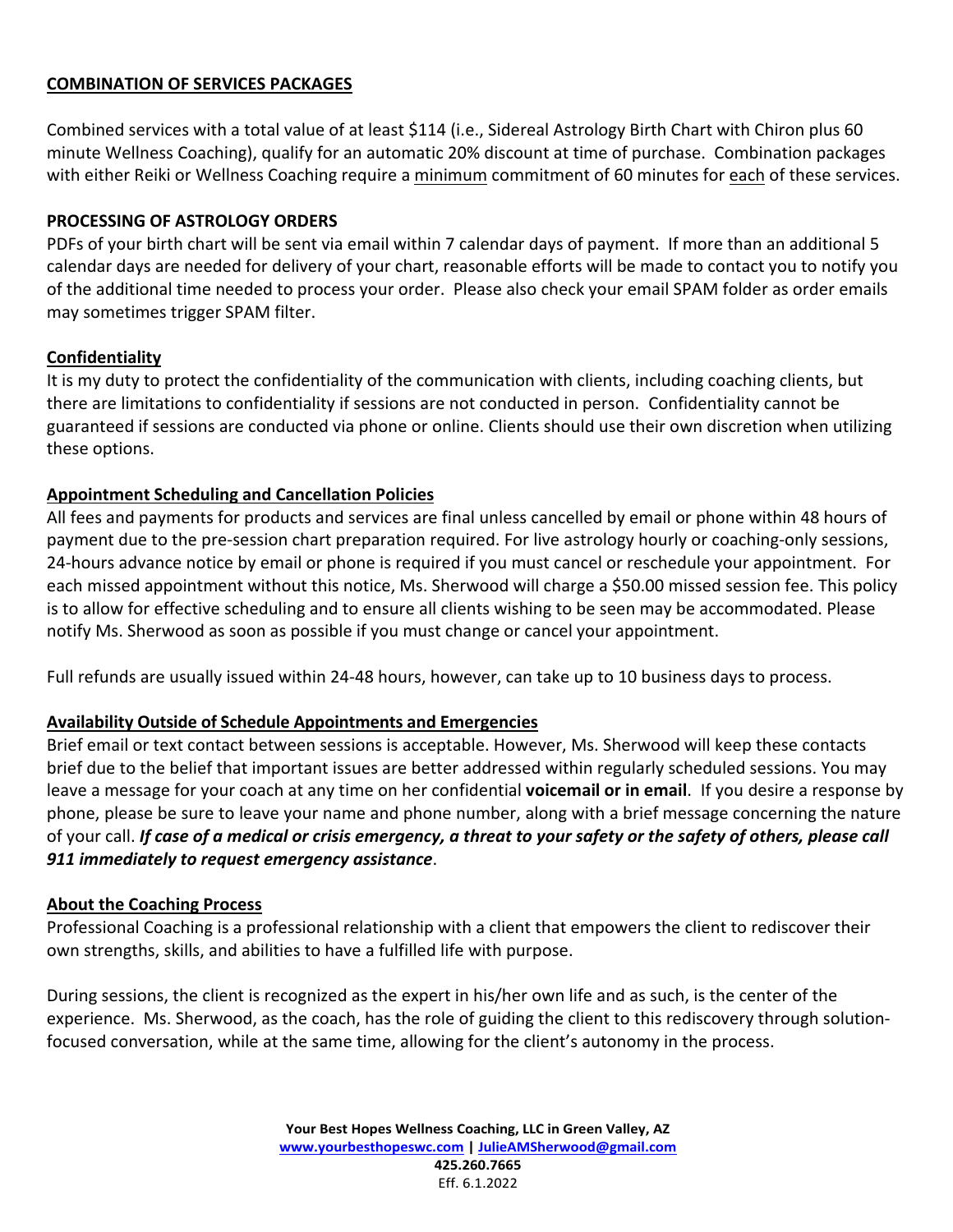### **Termination of Coaching and Refund Policy**

The length of your coaching and the timing are at the discretion of you, the client, with guidance from Ms. Sherwood. It is the client's responsibility to create the time and energy to fully participate in scheduled sessions. Due to the limited number of appointments available for coaching, only clients dedicated to making positive changes will be accepted. Either Ms. Sherwood or the client may discontinue coaching at any time, but refunds on packages will not be given.

### **Liability**

This agreement is for Coaching, not Psychotherapy. Julie Sherwood works only within the capacities of a certified Wellness Coach and is not a licensed Therapist. As such, Ms. Sherwood and *Your Best Hopes Wellness Coaching, LLC* will not be held liable for discrepancies or client's lack of understanding of the scope of services. While coaching can work with issues such as identifying and reaching life goals and changing the behaviors that pose challenges, coaching will not address psychological and/or serious medical issues such as depression and anxiety. For issues such as these, seek the medical attention from a Physician or Licensed Mental Health Professional in your area. By signing this agreement, you are agreeing that you understand the difference in these two functions, and you will get appropriate professional help for mental health issues if necessary.

Typing your name and date below indicates that you have carefully read this agreement for services and understand its contents. Please ask any questions or express any concerns that you have about his information before you sign.

Name of Client: \_\_\_\_\_\_\_\_\_\_\_\_\_\_\_\_\_\_\_\_\_\_\_\_\_\_\_\_\_\_\_\_\_\_\_\_\_\_\_

Date: \_\_\_\_\_\_\_\_\_\_\_\_\_\_\_\_\_\_\_\_\_\_\_\_\_\_\_\_\_\_\_\_\_\_\_\_\_\_\_\_\_\_\_\_\_\_